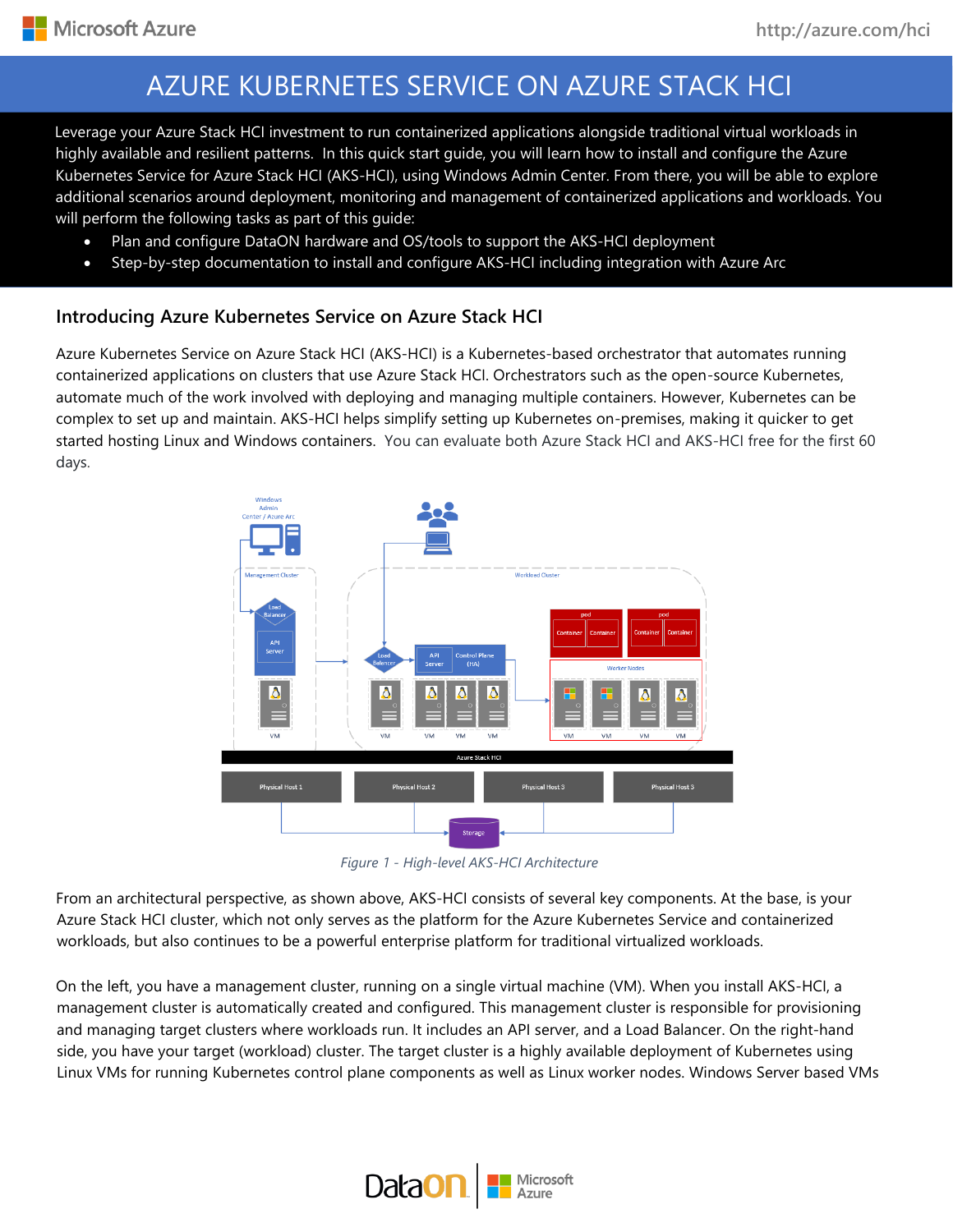are used for the Windows worker nodes. All of this can be quickly and easily deployed using Windows Admin Center, or PowerShell.

# **Why Azure Kubernetes Service on Azure Stack HCI?**

Azure Stack HCI provides enterprise customers with a highly available, cost-efficient, flexible platform to run highperformance workloads. These workloads could run within traditional virtual machines, but also, within containers, ensuring you get the best utilization from your hyperconverged infrastructure. Azure Stack HCI provides a compelling platform for Kubernetes for a number or reasons; firstly, it allows you to quickly scale virtual machines, including container hosts, to optimize workloads across your physical hardware resources, and it's quick and easy to add additional physical resources to increase capacity.

In addition, Azure Stack HCI allows VMs, including container hosts, to migrate across physical server hosts, to optimize utilization and account for infrastructure maintenance. It also provides automated VM failover, within a local cluster, or a cluster stretched across sites. Within the VMs themselves, containers and pods can move across the container hosts, offering an extra level of redundancy across physical and virtual. And all of this is running on a stack, completely supported by Microsoft.

## **Before you get started**

The following summarizes, at a high-level what you will need to run Azure Kubernetes Service on Azure Stack HCI.

- An Azure Stack HCI version 20H2 cluster with a minimum of 2 nodes. From a CPU perspective, it's recommended to have at least 16 cores, with 256GB memory, but this is largely determined by your workload requirements. A minimal install of AKS-HCI with a single target cluster will likely consume approximately 24- 30GB RAM.
- We recommend 1TB storage capacity in your Azure Stack HCI storage pool used to store the AKS-HCI virtual machines, however again, this will be determined by your workload requirements.
- A system running Windows Admin Center. This should be registered with Azure, and in the same domain as the Azure Stack HCI cluster.
- External internet connectivity for both the Azure Stack HCI nodes, and the AKS-HCI components.
- An Azure subscription with the appropriate permissions.

You can also review [more detailed requirements information within our documentation.](https://docs.microsoft.com/en-us/azure-stack/aks-hci/system-requirements)

## **DataON Integrated Systems for Azure Stack HCI**

DataON Integrated Systems for Azure Stack HCI are designed for remote office/branch offices, edge, and IoT deployments. These deployments can present a challenge for IT departments because of constrained budgets, space and power footprints, and limited IT resources.

DataON Integrated Systems can be optimized for high performance with all-NVMe storage or balanced capacity and storage with flexible hybrid NVMe cache and SSD/HDD storage. With Azure Stack HCI, customers can get great resiliency with nested two-way mirroring.

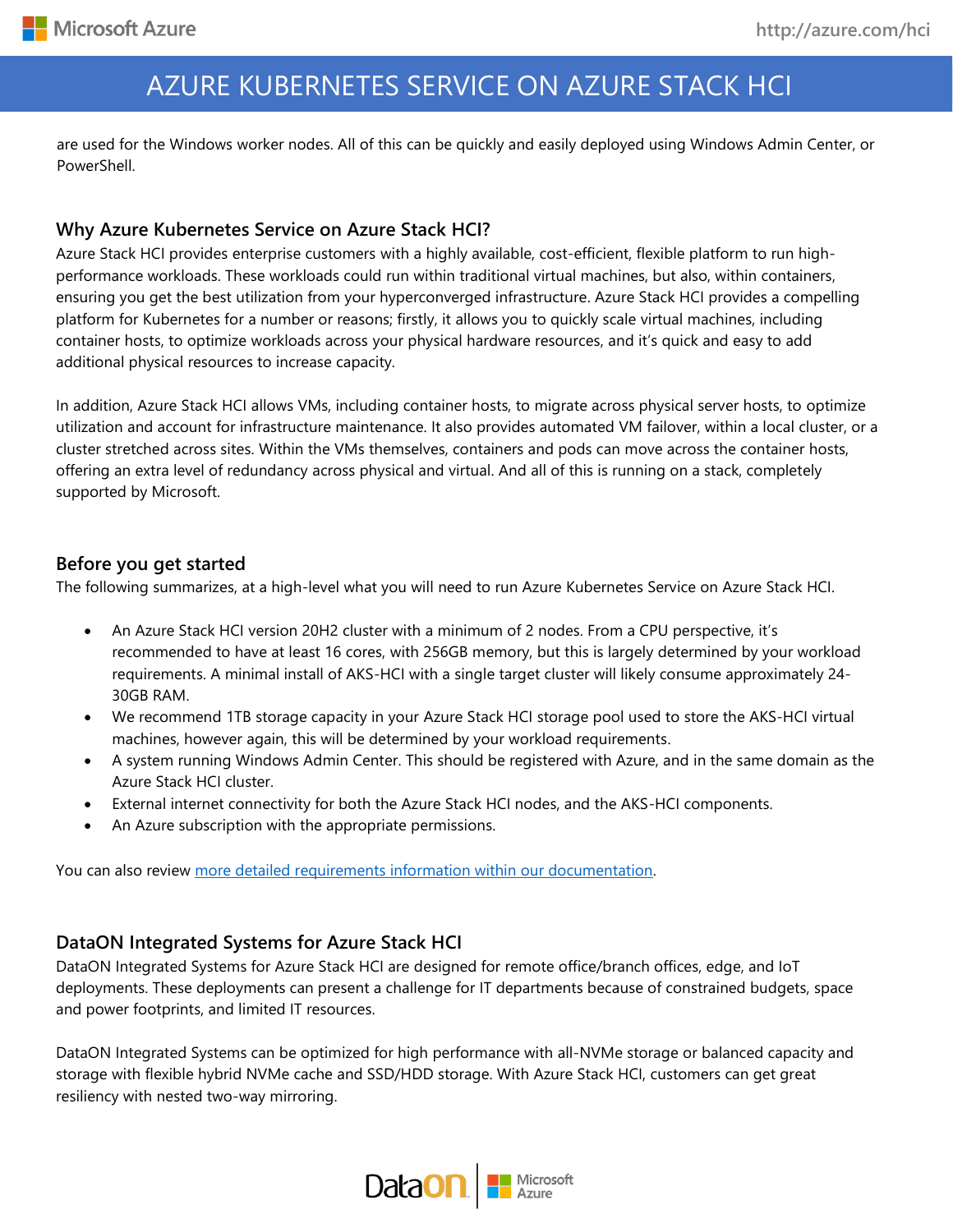DataON is an exclusive Microsoft partner, with 100 Integrated Systems and validated nodes in the Microsoft Azure Stack HCI Catalog, as well as over 1000 HCI clusters and 150PB of storage deployed. DataON is a Microsoft Gold Partner, Microsoft Cloud Service Provider (CSP). and an Intel Strategic OEM Partner.

# **DataON MUST and MUST Pro for Windows Admin Center**

DataON MUST and MUST Pro are included with DataON integrated systems. DataON MUST provides real-time monitoring & alerts for Azure Stack HCI. It features a centralized dashboard, historic data reporting, enhanced disk mapping, email alerts, and call home services. MUST Pro integrates with Microsoft's cluster aware updating (CAU) functionality to simplify deployment and updates to Azure Stack HCI, with minimal disruptions to your infrastructure. It checks and ensures that servers have the same OS version, drivers, firmware, BIOS, and BMC. It also checks the drivers and firmware for network cards, host bust adapters, and SSD and HDD drives. With a single click, your entire cluster can be updated, helping to you secure against the latest server exploits.

# **Deploying Azure Kubernetes Service on Azure Stack HCI**

The first step in the process is to obtain and setup your hardware that will support Azure Stack HCI, and subsequently, AKS-HCI.

### **Step 1: Hardware and OS configuration for Azure Kubernetes Service on Azure Stack HCI**



| <b>DataON</b>                                                                  | <b>DataON</b>     | <b>DataON</b>                                                                       | <b>DataON</b>                | <b>DataON</b>    | <b>DataON</b>    |  |
|--------------------------------------------------------------------------------|-------------------|-------------------------------------------------------------------------------------|------------------------------|------------------|------------------|--|
| AZS-6112                                                                       | AZS-6212          | AZS-6224                                                                            | AZS-108                      | AZS-212          | AZS-216          |  |
| Optimized for                                                                  | Optimized for     | Optimized for                                                                       | Optimized for                | Optimized for    | Optimized for    |  |
| size &                                                                         | IOPS &            | IOPS &                                                                              | size &                       | IOPS &           | IOPS &           |  |
| performance                                                                    | capacity          | performance                                                                         | performance                  | capacity         | performance      |  |
| 2 to 16 Nodes                                                                  |                   |                                                                                     | 2 to 16 Nodes                |                  |                  |  |
| All-NVMe                                                                       | Hybrid            | AII-NVMe                                                                            | All-NVMe                     | Hybrid           | AII-NVMe         |  |
| flash storage                                                                  | storage           | flash storage                                                                       | flash storage                | storage          | flash storage    |  |
|                                                                                | 2U / 1-Node Rack  |                                                                                     |                              |                  |                  |  |
| 1U / 1-Node Rack                                                               | 2x 2.5"/3.5" NVMe | 2U / 1-Node Rack                                                                    | $1U/1$ -Node Rack            | 2U / 1-Node Rack | 2U / 1-Node Rack |  |
| 12x 2.5" Bays                                                                  | $+10\times3.5"$   | 24x 2.5" Bays                                                                       | 8x 2.5" Bays                 | 12x 3.5" Bays    | 16x 2.5" Bays    |  |
|                                                                                | SAS/SATA          |                                                                                     |                              |                  |                  |  |
| <b>3rd Generation</b> Intel <sup>®</sup> Xeon <sup>®</sup> Scalable processors |                   | 2 <sup>nd</sup> Generation Intel <sup>®</sup> Xeon <sup>®</sup> Scalable processors |                              |                  |                  |  |
| Up to 12TB DDR4                                                                |                   |                                                                                     | 128GB to 1.5TB DDR4          |                  |                  |  |
| Intel <sup>®</sup> NVMe SSDs                                                   |                   |                                                                                     | Intel <sup>®</sup> NVMe SSDs |                  |                  |  |
| 25GbE RDMA networking                                                          |                   |                                                                                     | 25GbE RDMA networking        |                  |                  |  |

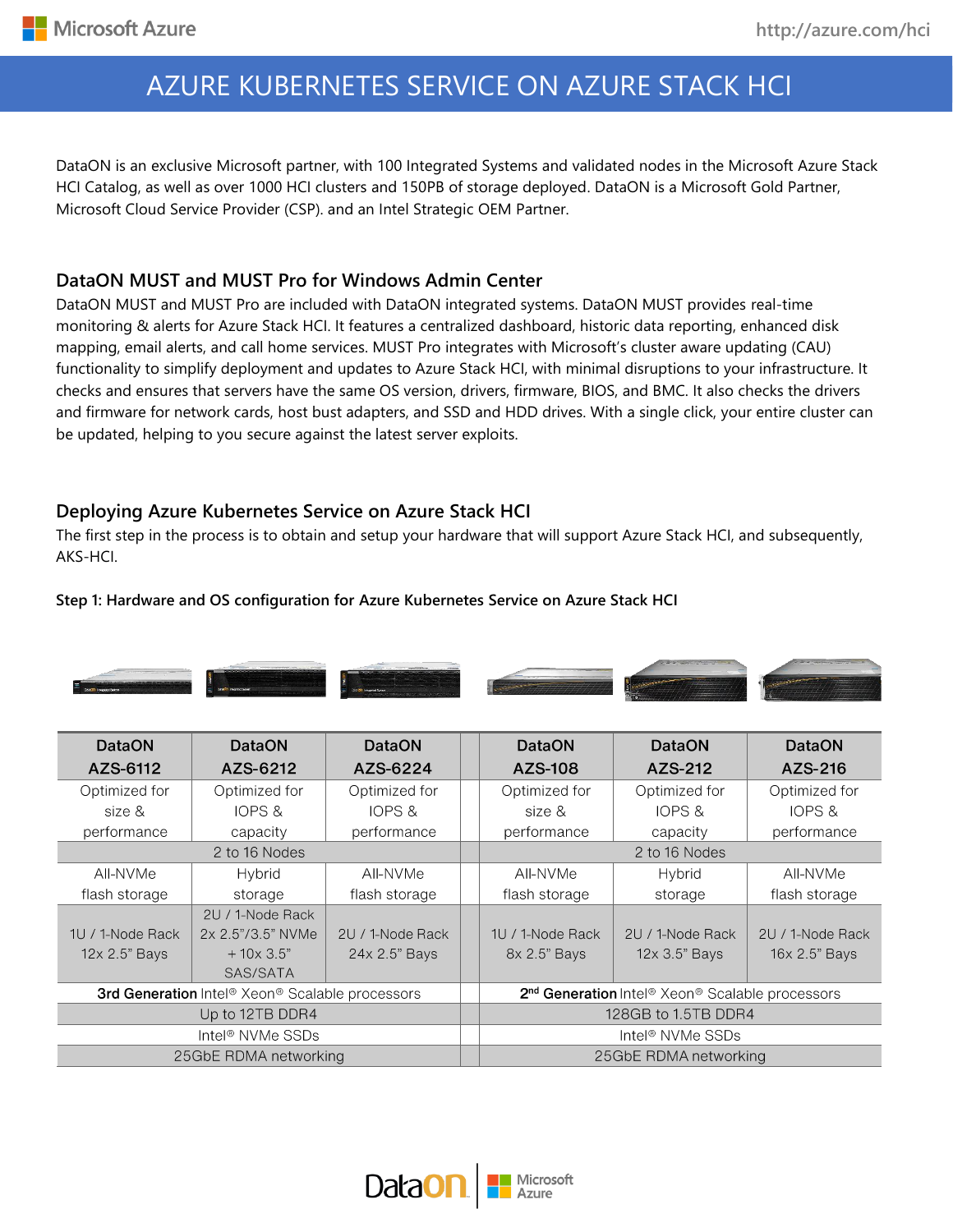With your hardware racked, configured, and connected, you are ready to deploy the Azure Stack HCI OS. The first step in deploying Azure Stack HCI is to [download Azure Stack HCI](https://azure.microsoft.com/en-us/products/azure-stack/hci/hci-download/) and install the operating system on each server that you want to cluster. You can [deploy Azure Stack HCI using your preferred method](https://docs.microsoft.com/en-us/azure-stack/hci/deploy/operating-system) - this could be via USB, network deployment, ISO boot over a dedicated OOB management port etc. Step through the simple Azure Stack HCI OS installation wizard, and once complete, you should be at the Server Configuration Tool (SCONFIG) interface. If you need to, make any simple changes here, but all that should be required is a single NIC with an IP address on your management network.

|                                                                                            | Welcome to Azure Stack HCT              |  |
|--------------------------------------------------------------------------------------------|-----------------------------------------|--|
| Domain/Workgroup:<br>Computer Name:<br>Add Local Administrator                             | Workgroup: WORKGROUP<br>WIN-73TIBM04KTN |  |
| Configure Remote Management                                                                | Enabled                                 |  |
| 5) Update Settings:<br>Download and Install Updates                                        | DownloadOnly                            |  |
| Remote Desktop:                                                                            | Disabled                                |  |
| 8) Network Settings<br>9) Date and Time                                                    |                                         |  |
| 10) Telemetry Settings:                                                                    | Unknown                                 |  |
| 12) Log Off User<br>13) Restart Server<br>14) Shut Down Server<br>15) Exit to Command Line |                                         |  |
| Enter number to select an option:                                                          |                                         |  |

*Figure 2 - SCONFIG in Azure Stack HCI*

#### **Step 2: Deploy and Configure Windows Admin Center**

With your Azure Stack HCI nodes deployed, and accessible over the network, the next step is to deploy the Windows Admin Center. If you haven't already, [download the Windows Admin Center software.](https://aka.ms/windowsadmincenter) This should be installed on a Windows 10 or Windows Server 2016/2019 machine. This machine should also be joined to your management domain. This should be the same domain that your Azure Stack HCI nodes will be joined to.

#### **Step 3: Create Azure Stack HCI Cluster**

With the Windows Admin Center installed, open the Windows Admin Center, and step through the process of creating [an Azure Stack HCI cluster.](https://docs.microsoft.com/en-us/azure-stack/hci/deploy/create-cluster)

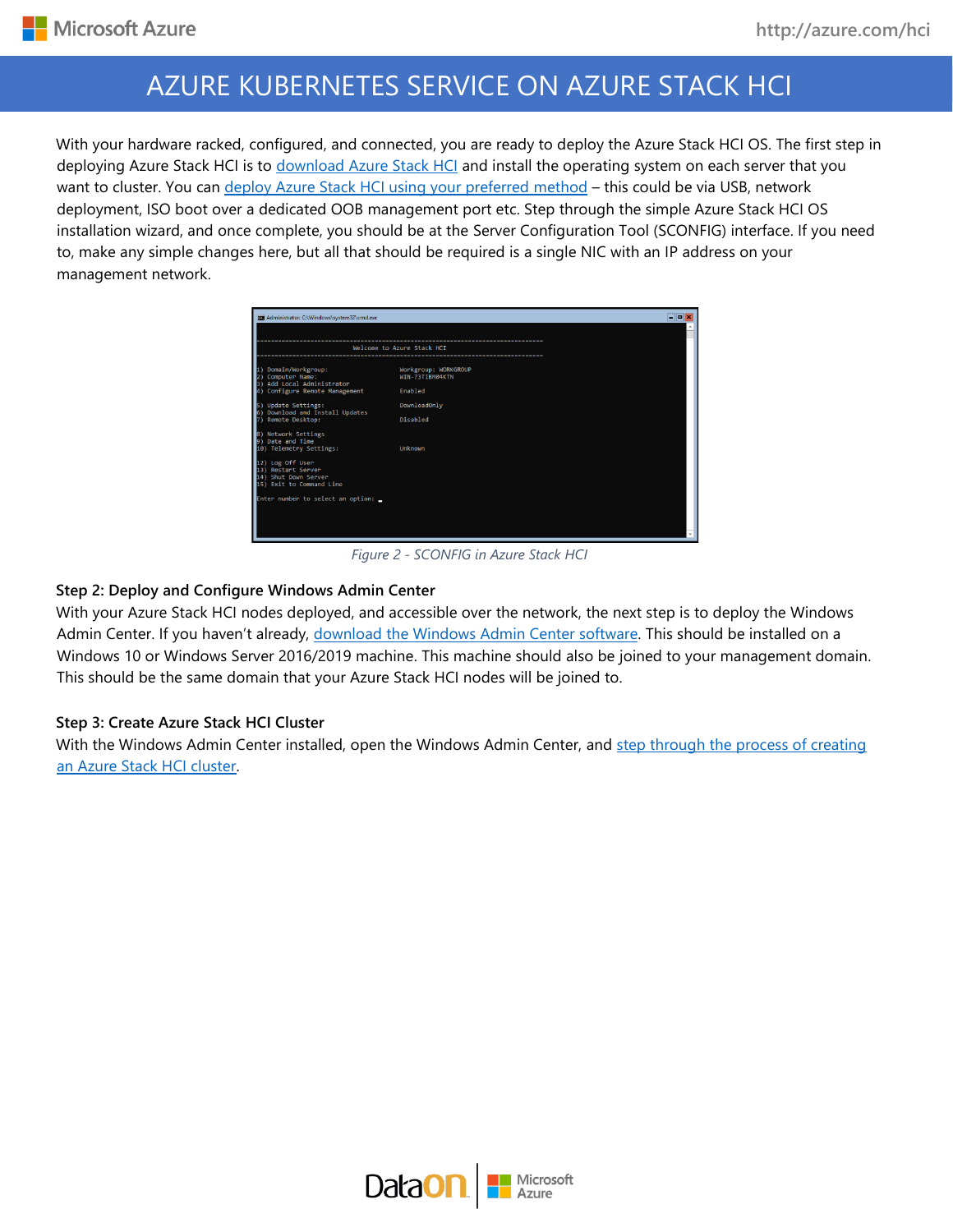| Windows Admin Center   Cluster Creation $\vee$                                                                      | Microsoft<br>$\Omega$<br>≻                                                                                                                                                                                                                                                                                                                                                                       |  |  |  |  |  |  |
|---------------------------------------------------------------------------------------------------------------------|--------------------------------------------------------------------------------------------------------------------------------------------------------------------------------------------------------------------------------------------------------------------------------------------------------------------------------------------------------------------------------------------------|--|--|--|--|--|--|
| Deploy an Azure Stack HCI cluster                                                                                   |                                                                                                                                                                                                                                                                                                                                                                                                  |  |  |  |  |  |  |
| 1 <b>Get started</b> (2) Networking (3) Clustering (4) Storage (5) SDN                                              |                                                                                                                                                                                                                                                                                                                                                                                                  |  |  |  |  |  |  |
| 1.1 Check the prerequisites                                                                                         | Check the prerequisites Review the complete requirements co                                                                                                                                                                                                                                                                                                                                      |  |  |  |  |  |  |
| 1.2 Add servers<br>1.3 Join a domain<br>1.4 Install features<br>1.5 Install updates<br>1.6 Install hardware updates |                                                                                                                                                                                                                                                                                                                                                                                                  |  |  |  |  |  |  |
| 1.7 Restart servers                                                                                                 | On your Windows Admin Center system<br>An Azure Stack HCI, Windows Server 2019 Datacenter or Windows Server 2016 Datacenter operating system VHD for creating Software Defined Networking VMs (optional)<br>On the servers                                                                                                                                                                       |  |  |  |  |  |  |
|                                                                                                                     | At least two servers with supported hardware<br>$\checkmark$<br>One or more network adapters with static IP addresses per server for management, and separate adapters for other traffic<br>$\checkmark$<br>The Azure Stack HCI operating system installed on each server<br>✓<br>An account that's a member of the local Administrators group on each server<br>$\checkmark$<br>On your network |  |  |  |  |  |  |
|                                                                                                                     | An Azure subscription and internet connectivity for each server<br>$\checkmark$<br>An Active Directory domain and an account that can join servers to the domain<br>$\checkmark$<br>Configure your network switches for the VLANs you're using (required) as well as for Data Center Bridging (if required by RDMA)<br>✓                                                                         |  |  |  |  |  |  |
| Back<br><b>Next</b>                                                                                                 | Exit                                                                                                                                                                                                                                                                                                                                                                                             |  |  |  |  |  |  |

*Figure 3 - Deploying an Azure Stack HCI Cluster in Windows Admin Center*

The wizard will walk you through selecting your nodes, joining the nodes to the domain, installing required roles and features, and updates, before moving on to configuring the physical and virtual networks, clustering and software defined storage. When the wizard is complete, you should see your new cluster in your **All connections** view within Windows Admin Center.

## **Step 4: Check for AKS-HCI Extension Updates**

With your Azure Stack HCI cluster under management of Windows Admin Center, the next step is to check that the latest version of the Azure Kubernetes Service on Azure Stack HCI extension is installed. In **Settings**, under **Extensions**, then **Installed Extensions**, you should see the Azure Kubernetes Service extension installed, and not requiring an update. If an update is required, select the extension, and click **Update**.

| Windows Admin Center   Settings $\vee$                        |                                                                                                                                                                                                                                 | Microsoft                                  |            |                    | $>$ $-$ | $\Omega$ | ෯ | - 2 |
|---------------------------------------------------------------|---------------------------------------------------------------------------------------------------------------------------------------------------------------------------------------------------------------------------------|--------------------------------------------|------------|--------------------|---------|----------|---|-----|
| <b>Settings</b>                                               |                                                                                                                                                                                                                                 |                                            |            |                    |         |          |   |     |
| User<br>Q Account<br>& Language / Region<br>☆ Personalization | <b>Extensions</b><br>Windows Admin Center might restart after installing an extension, temporarily affecting anyone using this instance of Windows Admin Center.<br>Automatically update extensions (i)<br>Available extensions | $\bullet$ On<br>Installed extensions Feeds |            |                    |         |          |   |     |
| Q Suggestions<br>Development                                  | $\bigcirc$ Update<br><b>III</b> Uninstall                                                                                                                                                                                       |                                            |            | Search<br>38 items |         |          | ρ |     |
| <sup>o</sup> n Advanced                                       | Name 个                                                                                                                                                                                                                          | Version                                    | Created by | <b>Status</b>      |         |          |   |     |
| <b>Performance Profile</b><br>圕                               | Apps & features                                                                                                                                                                                                                 | 1.86.0                                     | Microsoft  | Installed          |         |          |   |     |
| Gateway                                                       | Azure Backup                                                                                                                                                                                                                    | 0.171.0                                    | Microsoft  | Installed          |         |          |   |     |
| $\bullet$ Azure                                               | Azure File Sync                                                                                                                                                                                                                 | 2.54.0                                     | Microsoft  | Installed          |         |          |   |     |
|                                                               | Azure hybrid center                                                                                                                                                                                                             | 1.169.0                                    | Microsoft  | Installed          |         |          |   |     |
| 編 Diagnostic & feedback                                       | Azure Kubernetes Service                                                                                                                                                                                                        | 1.2.0                                      | Microsoft  | Installed          |         |          |   |     |
| <b>Extensions</b>                                             | <b>Azure Security Center</b>                                                                                                                                                                                                    | 2.0.16                                     | Microsoft  | Installed          |         |          |   |     |

*Figure 4 – Validating the AKS-HCI Extension in Windows Admin Center*

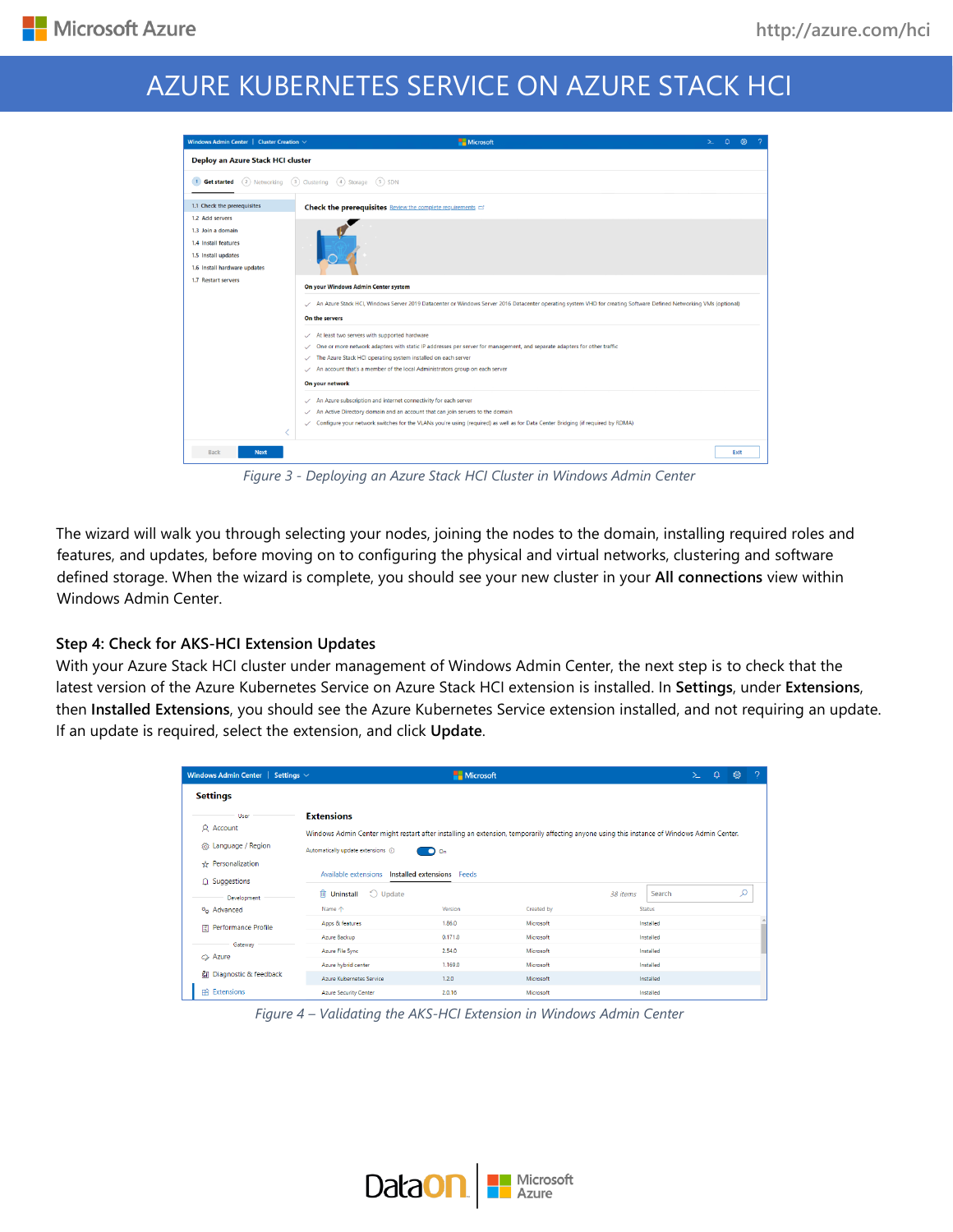#### **Step 5: Set up the Azure Kubernetes Service Host**

There is one final step that should be completed before you create a Kubernetes cluster for running workloads, specifically, you need to set up an Azure Kubernetes Service management cluster. Firstly, within Windows Admin Center, make a connection to your Azure Stack HCI cluster, and once connected, under **Compute**, click on **Azure Kubernetes Service**, and in the central pane, click **Set up**, to launch the wizard.

|       | Compute                  |
|-------|--------------------------|
|       | Virtual machines         |
|       | Servers                  |
| a Sir | Azure Kubernetes Service |

*Figure 5 - Azure Kubernetes Service in Windows Admin Center*

[Follow the documented steps](https://docs.microsoft.com/en-us/azure-stack/aks-hci/setup#setting-up-an-azure-kubernetes-service-host) to complete the simple wizard. The wizard will check your Azure Stack HCI cluster and your Windows Admin Center system, then allow you to configure the Azure Kubernetes Service management cluster, defining storage and networking, along with Azure Arc integration. **Note, the first 60 days usage of both Azure Stack HCI and AKS on Azure Stack HCI is free.** However, after this point, usage will be charged. Click for pricing information for Azure [Stack HCI](https://azure.microsoft.com/en-us/pricing/details/azure-stack/hci/) and [AKS on Azure Stack HCI.](https://docs.microsoft.com/en-us/azure-stack/aks-hci/pricing) Upon completing the wizard, the deployment will begin, and once complete, you will be ready to deploy a Kubernetes cluster.

#### **Step 6: Creating a Kubernetes cluster**

Now that the Azure Kubernetes Service is set up on your Azure Stack HCI cluster, it works similarly to the hosted Azure Kubernetes Service: you use the service to create Kubernetes clusters that run your containerized applications. These Kubernetes clusters are groups of VMs that act as worker nodes, running your application containers. These workers could be Linux or Windows-based. The Kubernetes cluster also contains a control plane, which consists of Kubernetes system services used to orchestrate the application containers, and a load balancer.

To start the process, on the homepage for Windows Admin Center, click **Add**, navigate to the Kubernetes clusters tile, and click **Create new** to launch the Kubernetes cluster wizard.



*Figure 6 - Create a new Kubernetes cluster in Windows Admin Center*

Walk [through the wizard,](https://docs.microsoft.com/en-us/azure-stack/aks-hci/create-kubernetes-cluster) providing information about your desired Kubernetes cluster. You'll firstly optionally choose to [integrate the new Kubernetes](https://docs.microsoft.com/en-us/azure/azure-arc/kubernetes/overview) cluster with Azure Arc, provide the details of your Azure Kubernetes Service management cluster, created earlier, and define your primary node pool size, which will run key system services. From there, you will walk through creating additional workload pools, running Windows, or Linux. You will define some networking settings, optionally enable Active Directory integration, then review your settings and create your cluster. Once completed, you can download your Kubernetes kubeconfig file, and if you chose to integrate with Azure Arc, click the link to be taken directly to the Azure portal for more configuration options.